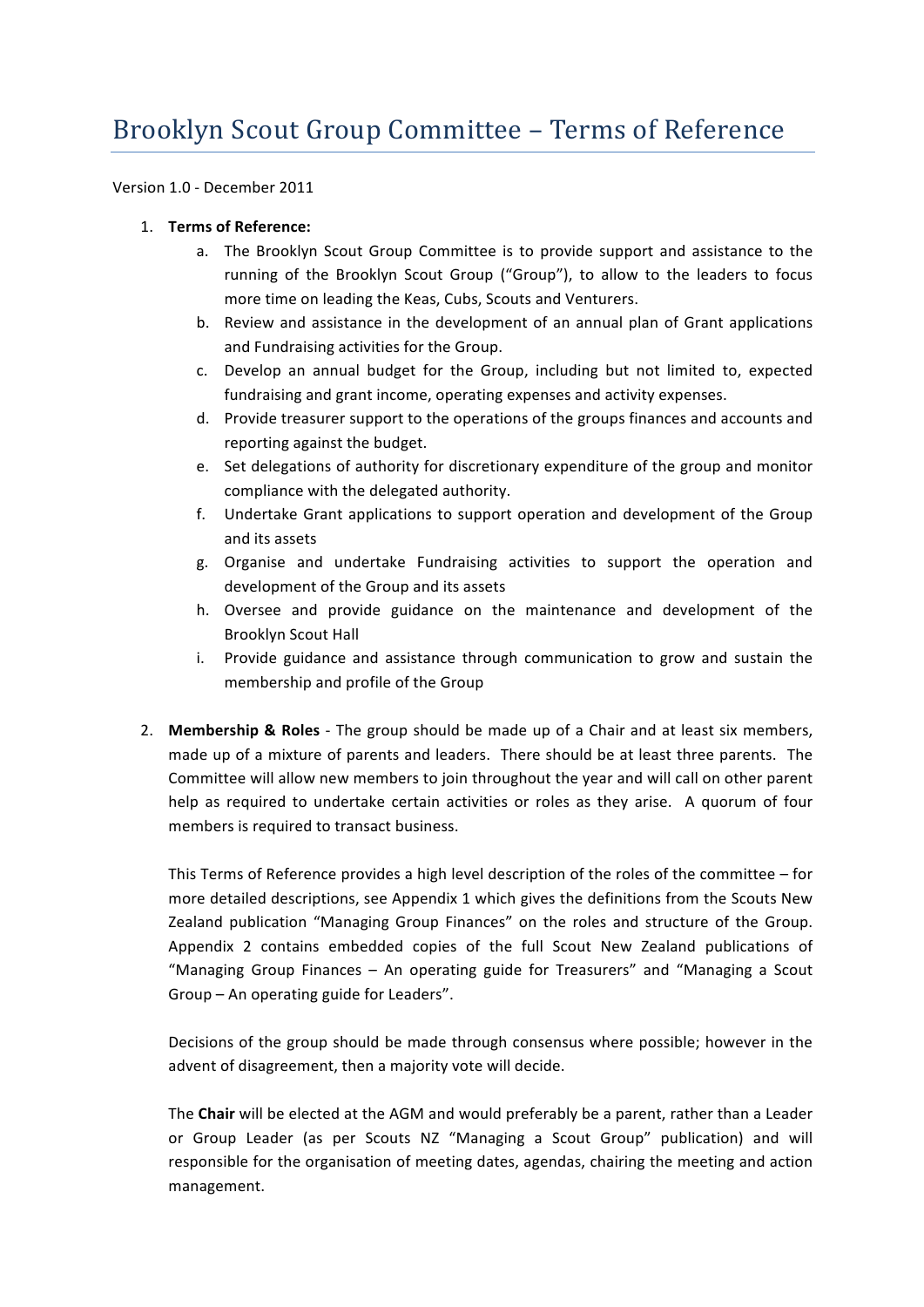The **Secretary** will elected at the AGM and would preferably be a parent, rather than a Leader or Group Leader, and will be responsible for taking minutes/actions and circulating to the Committee and parent group.

The Treasurer will elected at the AGM and would preferably be a parent, rather than a Leader or Group Leader, and will be responsible for managing the Group accounts including incoming and outgoing payments, and undertaking audits and responsibilities as required by the Scouts New Zealand publication "Managing Group Finances".

The **Communications Officer** will be elected at the AGM and would preferably be a parent, rather than a Leader or Group Leader, and will oversee the operation of the Group website and communications/publications.

The Grants Officer will be elected at the AGM and would preferably be a parent, rather than a Leader or Group Leader, and will be responsible to undertaking grant applications on behalf of the Group

The **Hall Development Officer** will be elected at the AGM and would preferably be a parent, rather than a Leader or Group Leader, and will be responsible for the development of the hall.

- 3. **Meetings** meetings may be scheduled as required, but should be held monthly during the school terms. Reasonable notice of meetings should be given publicly. Meetings will be held at the Scout Hall in Harrison Street, Brooklyn unless otherwise advised. Members of the community may attend meetings with prior approval of the Chair.
- 4. **Agenda** the agenda should consist of updates from the following:
	- a. Apologies
	- b. Minutes from previous meeting
	- c. Matters Arising from previous meeting
	- d. Correspondence
	- e. Leaders reports/updates
	- f. Progress against annual plans, e.g.
		- i. Treasurers Report against Budget
		- ii. Annual Fundraising/Grant plan
		- iii. Hall Development Plan
		- iv. Comms and marketing
	- g. General Business
	- h. Next meeting
- 5. **Minutes** brief minutes and actions are to be recorded at each meeting. These minutes/actions will be published on the group website and circulated to parents/leaders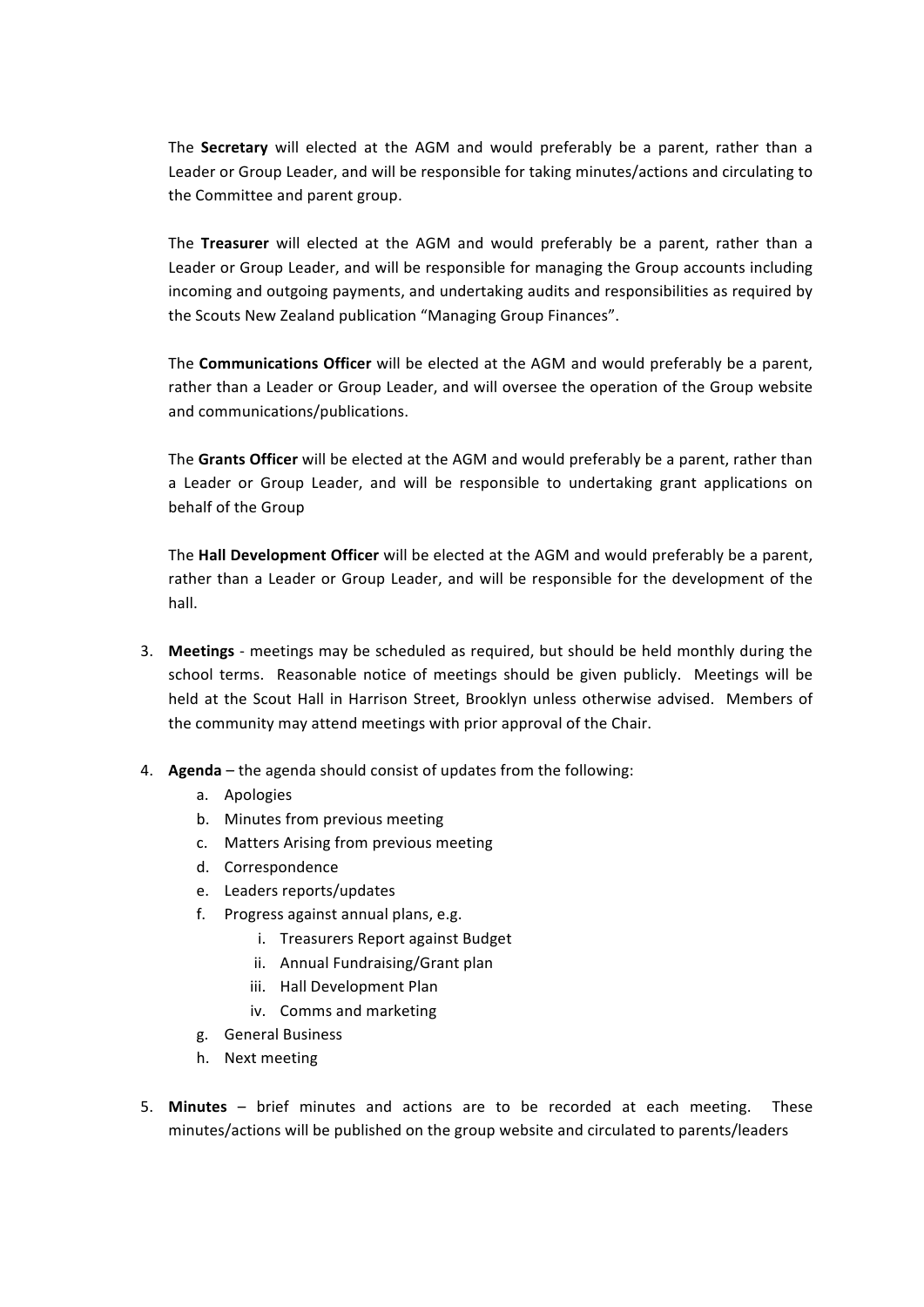6. Resignation - it is acknowledged that participation in the Committee is voluntary and that members may resign from the group at any time for any reason. Where a member resigns, request for new members should occur through any established communication mechanisms (formal or informal) or a particular communication approach established for the purpose of finding a new member.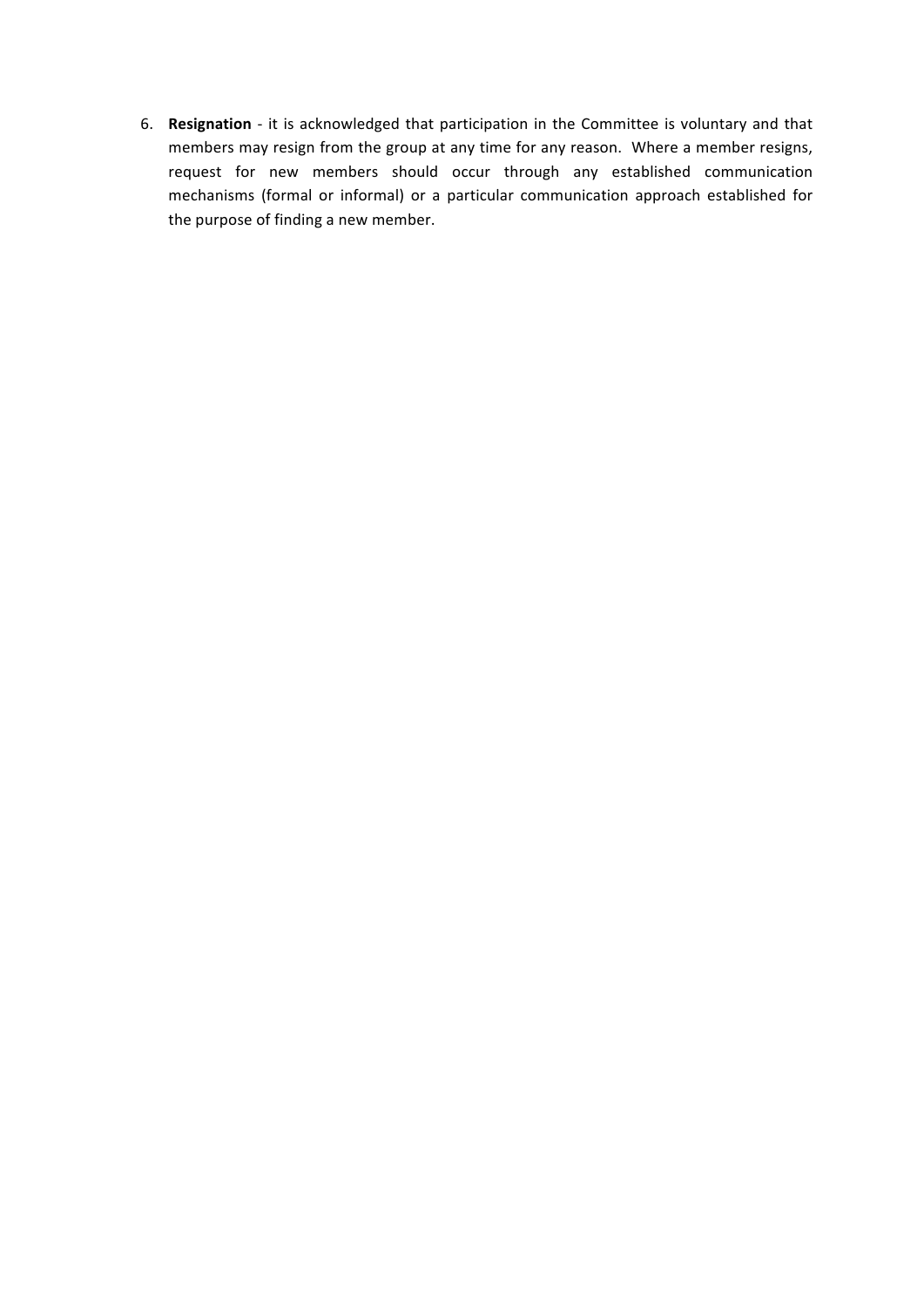# Appendix 1 – Excerpt from Scouts New Zealand publication "Managing Group Finances –

## **An operating guide for Treasurers"**

## **The Group Structure and Executive Team**

### **The Group Structure**

The Scout Group structure is set out as shown in the diagram below. It is important to remember that in SCOUTS New Zealand, the Group Leader is the volunteer manager of the Scout Group and that the leaders working with the youth all report directly to the Group Leader (GL).

The Committee Chairman leads the committee and also reports directly to the Group Leader. The Group Leader in turn reports directly to the Zone Leader.



A Group can consist of one or more of the individual Sections shown e.a. two Cub Packs.

\*This could be a Combined Venturer Unit in a Zone not attached to a particular Scout Group.

### **Division of responsibilities**

The Leaders working with youth are warranted by SCOUTS New Zealand which implies that they have been judged as suitable to work with youth and have been taken through the "Introduction to Scouts New Zealand" booklet, understand the information and have accepted the SCOUTS "Duty of Care" statement.

The Group Committee led by the Chairman or GL are responsible for providing the Scout Group with the following:

- 1. A meeting place
- 2. Sufficient equipment to allow the sections to operate their programmes
- 3. Adequate funds to operate the Scout Group effectively
- 4. Maintain accurate and timely financial records and reports
- 5. Protect the assets of the Group
- 6. Assist the Group Leader to recruit leaders as required.

### **Committee Roles**

There are no hard and fast rules as to how the committee operates but experience shows that the following key roles share the work fairly and effectively.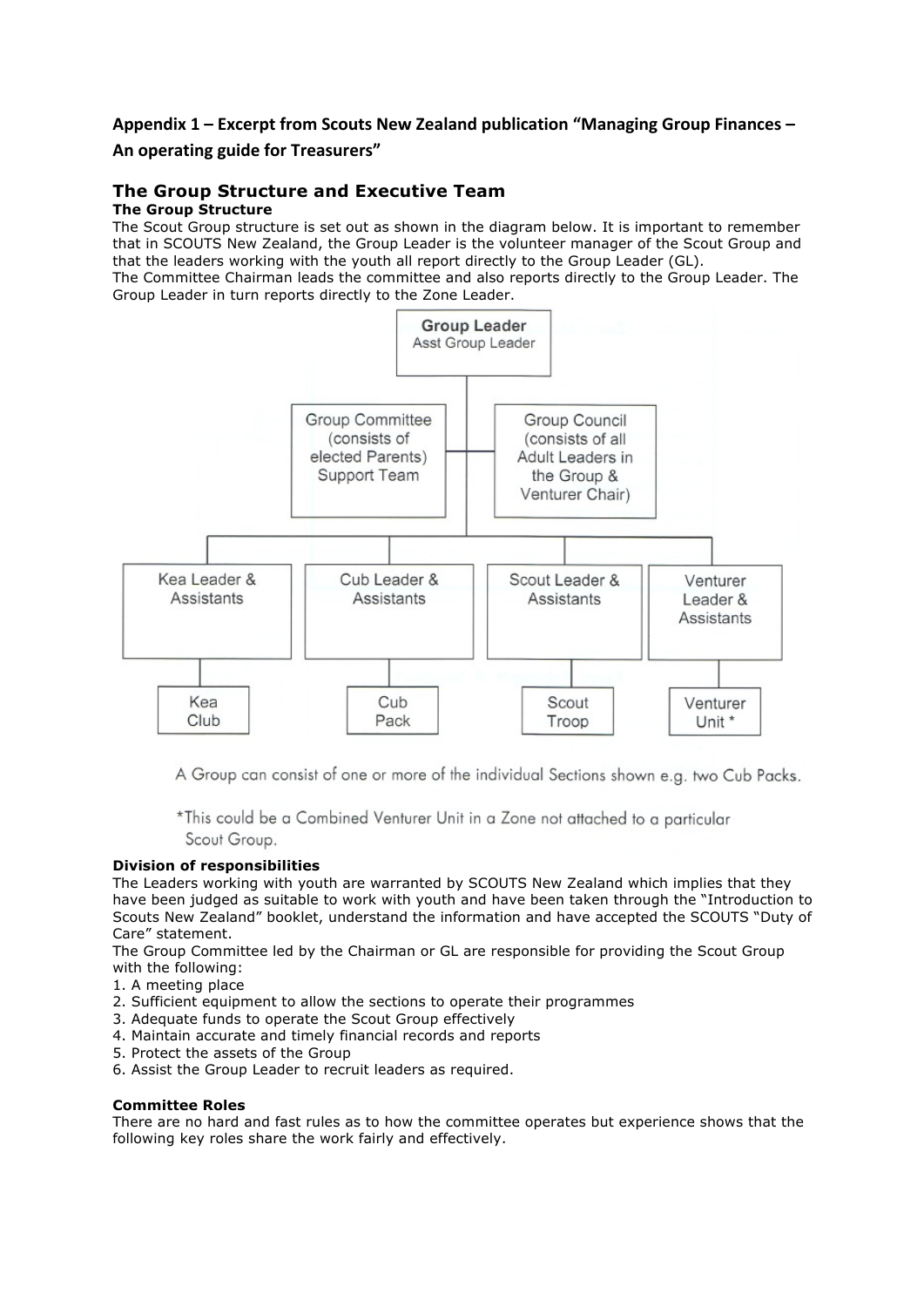1. **Chairperson: –** Sometime a GL will choose to act as the Chairperson but bigger Scout Groups are strongly advised to appoint a Committee Chairperson who then leads the committee and reduces the workload for the Group Leader.

2. **Treasurer:** - an essential role in the Group. Some experience with sets of accounts and basic accounting principles are needed. Time to do the accounts and related tasks is also essential, as without up to date sets of financial records the committee and leaders cannot confidently plan activities unless they know that finance is available and the expenses are budgeted for.

The Group Treasurer's role in smaller Scouts Groups often includes being the Membership Officer and Fundraising Officer as well. However, in the larger Groups, the Treasurer's role needs to be focused on key finance orientated tasks and the membership and fundraising roles allocated to others. The key tasks for the Treasurer are:

1. To manage the Group Bank Account and financial affairs in accordance with SCOUTS New Zealand policies and rules

2. Produce accurate and timely financial reports for each committee meeting. This includes tabling a copy of a current bank statement.

3. Bank all subscriptions and other cash received promptly

4. Receipt all income as it's received

5. Pay all accounts by the due date

6. Keep track of income and expenses as compared to the budget and advise the GL and Chairman if shortfalls in funding or unauthorized expenses trends are starting to show up. 7. Work closely with the Chairman and the GL so there are no surprises in respect to the financial affairs of the Group.

3. **Membership Officer:** - An optional appointment and one that is often carried out by the Treasurer in smaller Groups. The role involves:

a. Provide the Treasurer with data for generating the parents invoices for subscriptions b. maintaining membership records and updating the National web based membership database

4. **Hall Officer:** - An optional appointment that involves:

- a. arranging any maintenance and cleaning needed on the hall and surrounding property
- b. taking and managing bookings for the hall
- c. recording and issuing keys for the hall

5. **Fundraising officer:** - A person with good organizing skills and flair, who can help the Group take advantage of the fundraising initiatives organized by SCOUTS New Zealand and other organizations.